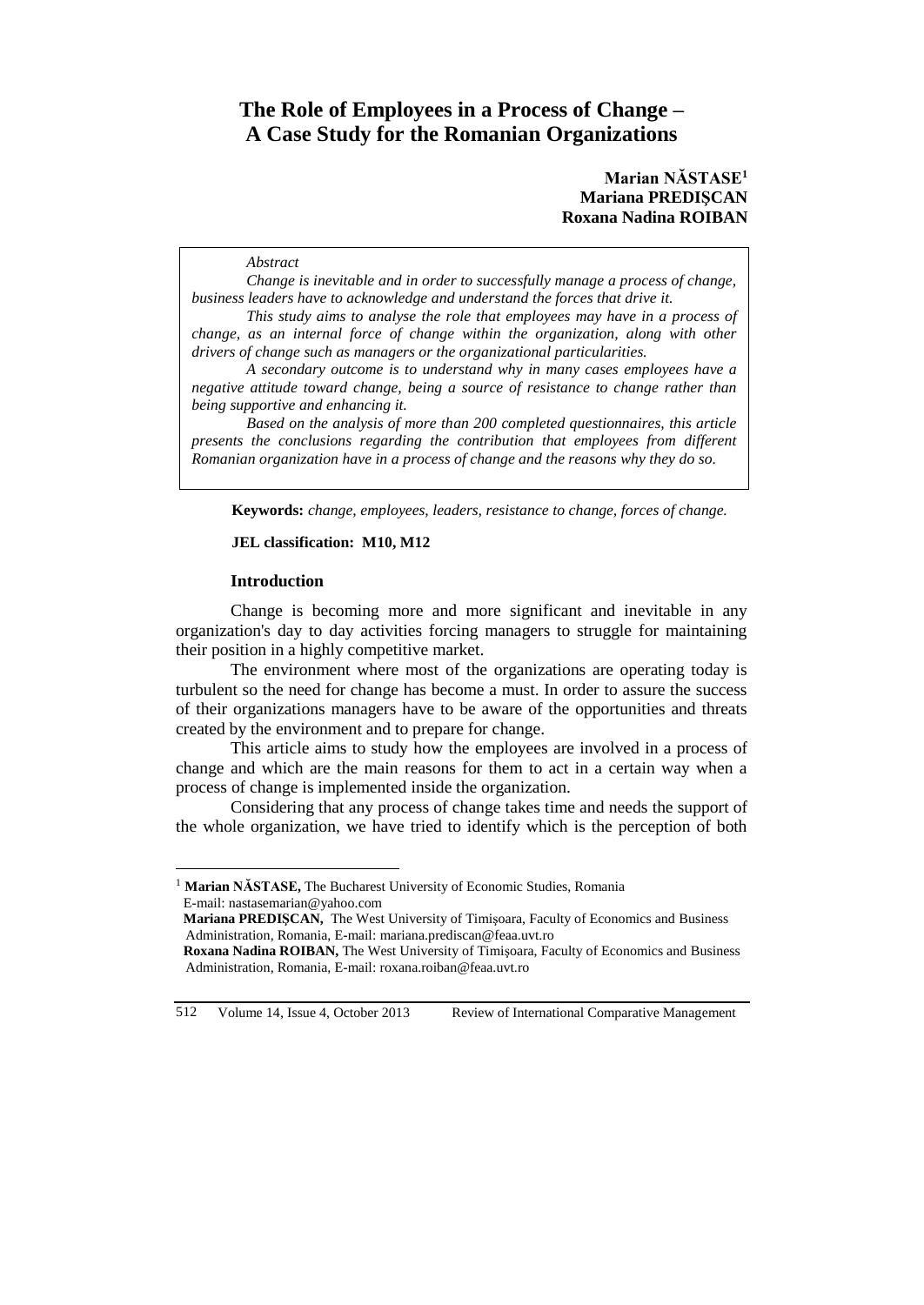Romanian managers and employees regarding this subject. Moreover, we also tried to see how are managers motivating and rewarding their employee's initiative and creative ideas and how do employees feel about the changes that take place inside the organization.

### **1. The main roles played in a change process**

Change is the most frequent phenomenon of today's reality and can be found everywhere, so a good knowledge of how this process can be managed is very important, no matter if we refer to organizations or to people. The pace of change is accelerating continuously, and there is no perspective for it to slow down very soon.

Managers can no longer focus on business as they usually did because the pressure of the environment force organizations to adjust in order to survive and prosper, and the main challenge is to manage change efficiently (Westover, 2010).

Even if change can be found everywhere, managers still have a delay on responding properly and this behavior generate low results for their organizations (Barbu, Năstase, 2010).

A vision for change is essential in order to deal with the environment's complexity, but not all changes should be reactive and done only when the current situation of the organization is as bad as that changes become inevitable. Leaders are the ones that should play the main role inside the organization not only because of their long term vision and disposition for change, but also because they can reduce the resistance to change by involving as many people as possible in this process.

A strategic leader has a global vision of the organization as a whole, long term thinking despite the numberless uncertainties of the environment and encourages people to come with new ideas in order to make change possible inside the organization (Năstase, 2010).

Every change takes time, effort and needs the support of the whole organization. The role that employees have in a process of change is crucial, and one of the main things that should be done in order to avoid crisis and resistance is to make sure that every member of the organization is involved in the process (Stanleigh, 2008; Smith, 2010).

John Kotter emphasized the importance of a good vision, a sense for urgency and a strong team as the key factors of success in a change process, arguing that most of the transformation efforts fail because managers are not aware that a change process goes through a series of phases that require a considerable length of time (Kotter, 1995).

In the classical organizations, the supposition that managers have much more knowledge compared to their subordinates make them feel entitled to make decisions without consulting or involving employees (Bibu et al., 2011). This perception is also valid when we refer to change, so instead of being a force that drives it, employees are rather a force of resistance to change.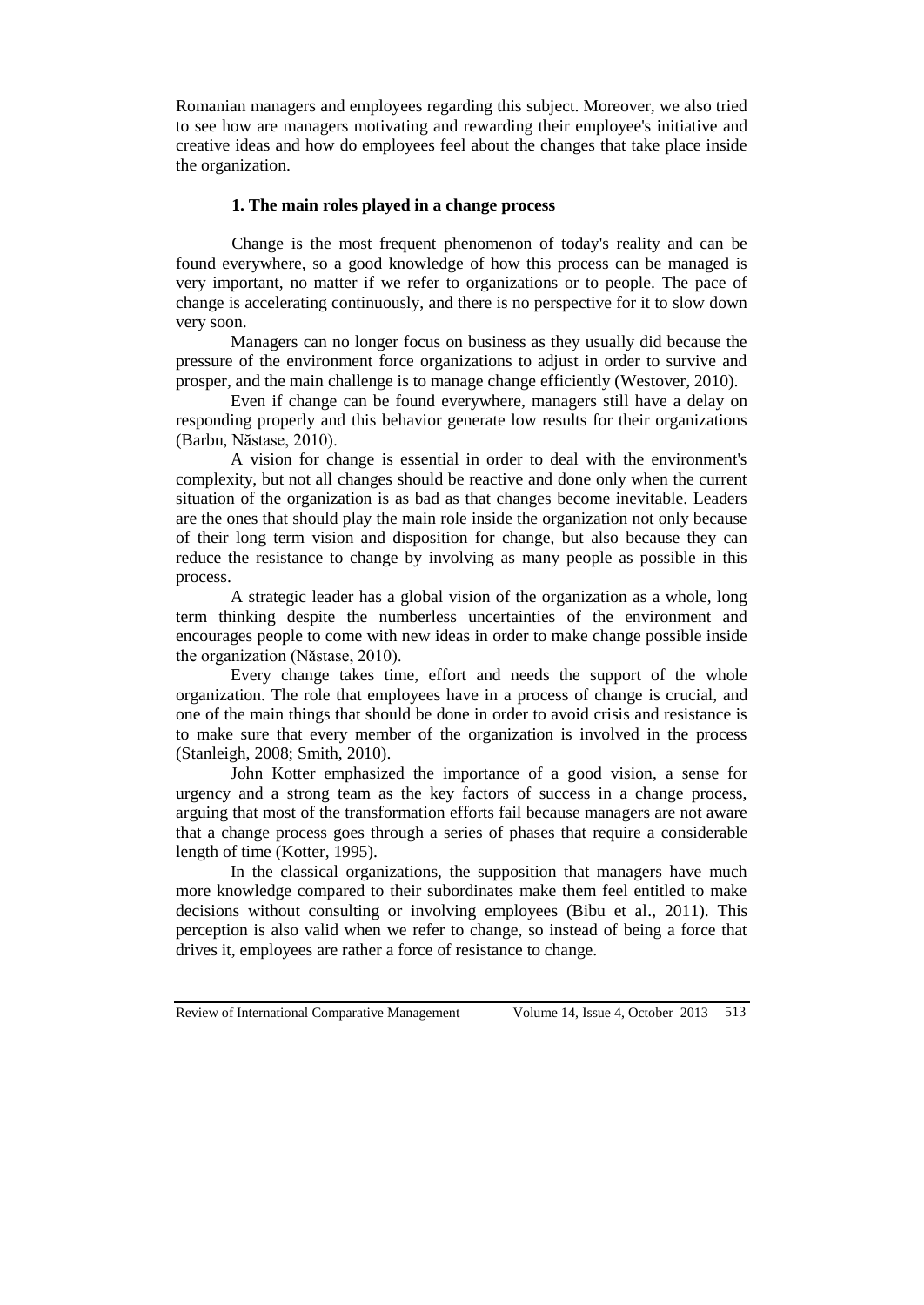Resistance to change is something inevitable, in any process and it can be seen as an emotional reaction or a behavioral one that has to do with the feeling of losing control and uncertainty (Foster, 2010). Employees are the most powerful source of resistance because they don't feel involved and consulted when a change occurs, so they try to reject the change as much as possible.

In most cases, the main perception is that resistance is something destructive for the organization, affecting the success of any change effort and making the change process even harder than it already is (Sweers, Desouza, 2010; Smollan, 2011; Agboola, Salawu, 2011).

Even if in some situations resistance can have positive effects upon a process of change, if that change is not appropriate for the organization, there is still need to reduce this phenomenon in order to achieve the goals in a more efficient way (Predişcan, Braduşanu, Roiban, 2013).

The roles played in a process of change are different, and managers, leaders and employees should all be involved in the process of identifying the need for change as being opportune in order to increase support for change and obtain the desired results after the process is finished.

### **2. The role of Romanian employees in a process of change**

There are many differences between organizations and the role that employees may have regarding change depends first of all of the view that managers have related to this subject and second of the existing management style inside that particular organization.

In order to see what is the contribution of the Romanian employees in a process of change we have tried first to establish appropriate research methodologies, then we have identified the sample and in the end after gathering and analyzing the data, we have made the interpretation.

#### *2.1 Research methodology*

The objective of this article is to show the results of the analysis regarding the role that employees have in the process of change identification and implementation, therefore, we considered appropriate to use a quantitative research method for gathering the information, more specifically a questionnaire-based survey, as well as a qualitative method by using a semi structured interview.

The process of data gathering was performed in June - July 2013, exclusively online on various Romanian organizations from different industries such as services, trading, manufacturing and public services, and it was addressed to both managers and employees, in order to see which are the main views regarding the topic.

In order to see which are the main initiators of change and what are the reasons for them to implement change, we have formulated two different hypotheses as follows:

*H1: Most changes come from managers and owners;*

514 Volume 14, Issue 4, October 2013 Review of International Comparative Management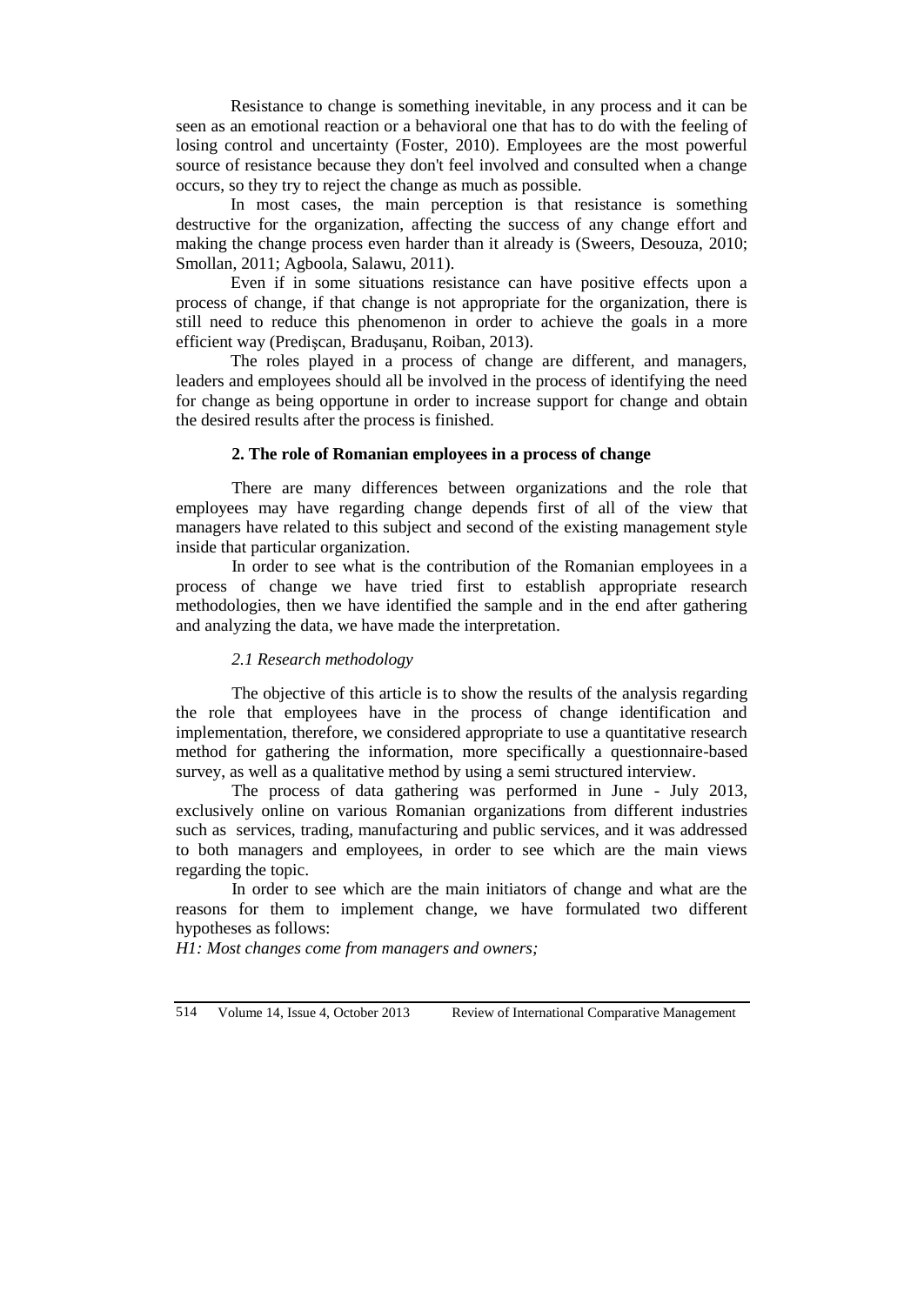*H2: Without a motivation system inside an organization, employees are not a significant source of change.*

The two hypotheses mentioned above are based on the premise that employees' involvement in a process of change is minor, due to the fact that managers are not aware of the advantages that can be provided by new creative ideas and solutions of change generated by their staff.

#### *2.2 Data analysis and interpretation*

The information collected from the questionnaires, and the interviews was processed using SPSS 17.

Of the 257 questionnaires distributed, 218 were validated and the respondents were mainly managers from different levels (72% from a total of 218). The percentage of the employees that were included in the study was 28%.

For a better understanding of how the employees are involved in a process of change, we will present the results for each hypothesis.

### *H1: Most changes come from managers and owners*

For the validation of this hypothesis, we have tried to identify how frequent the proposals of improvement coming from employees, managers and owners are leading to changes inside the organization. The results were: in 37.60% of cases rarely the employees proposals lead to change, in 46.80% of cases the proposals coming from owners are often a source of change while 55% of the respondents consider that change ideas coming from managers are always materialized. Thereby *the hypothesis is valid*.

The main reason why managers are the initiators of change comes from their responsibility inside the organization which is to make sure that goals are reached efficiently according to the strategy, yet this is not a reason strong enough for them to be the only ones identifying the need for change.

Owners have the power to participate and decide on the changes that will be made, as a result of their investment to the organization capital so the fact that their opinion regarding change is important, shouldn't be a surprise.

The minimum involvement of the employees for most of the Romanian organizations can be explained by the fact that in our country, the power is still very centralized, especially in small and medium sized companies, and the process of delegation is not fully and accurately implemented. Most managers don't seem to understand the importance of encouraging employee participation not only for their ideas of change that can be very effective but also for the fact that any change needs the support of as many people as possible in order to reduce the inevitable resistance that comes with it.

Review of International Comparative Management Volume 14, Issue 4, October 2013 515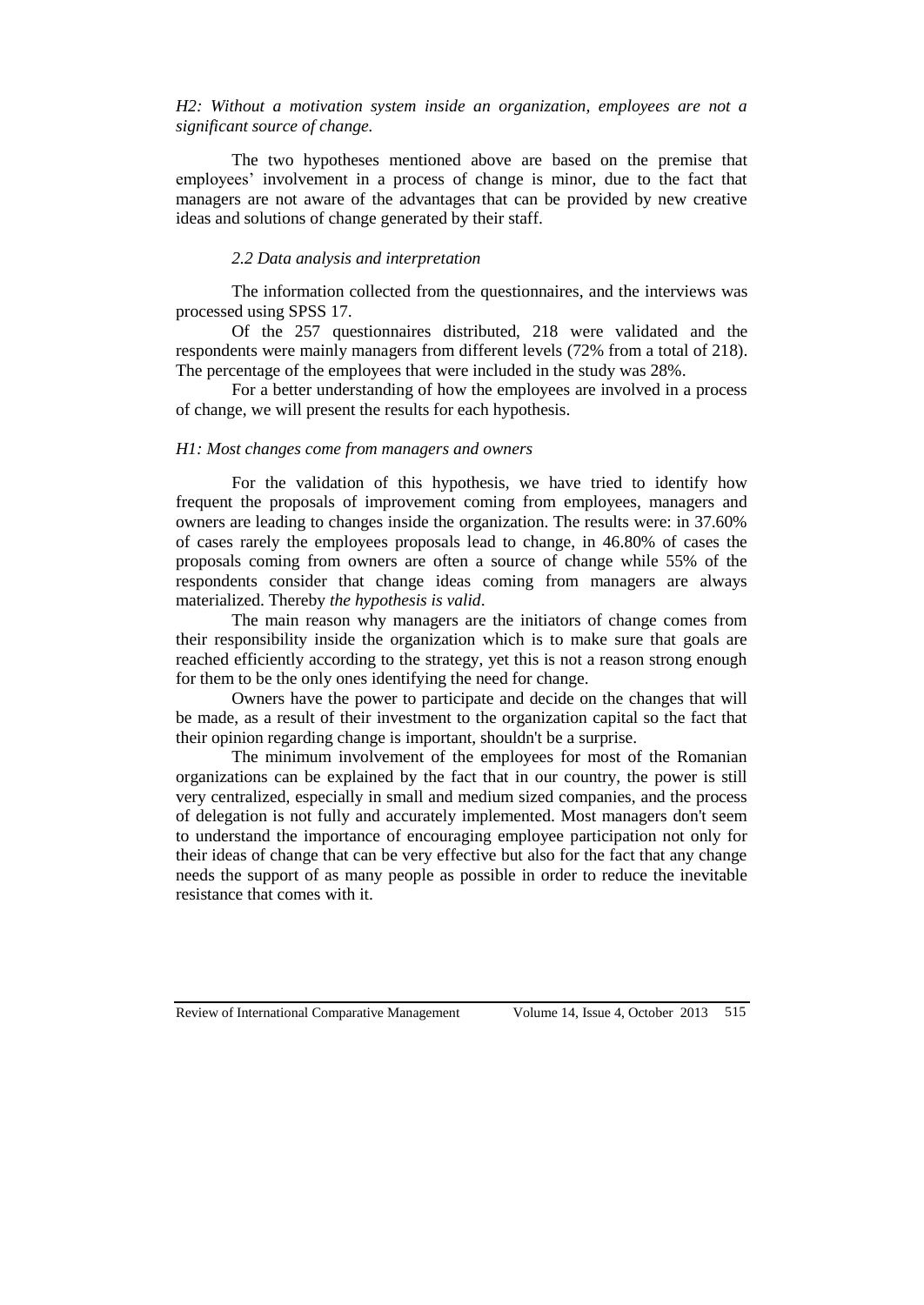*H2: Without a motivation system inside an organization, employees are not a significant source of change.*

In order to test this hypothesis we considered four assumptions regarding the relationship between employees and change:

- how many of the ideas coming from employees are a potential source of change;
- how are employees motivated to make change proposals;
- how are employees involved in a change process;
- how are employees rewarded for their ideas and proposals regarding change.

As we can see in the following figure, the employees are the last source of change, in only 9.17% of cases their ideas being actually considered by managers.



**Figure 1. The main sources of change within organizations**

The reason why employees have such a low percentage when we refer to the main sources of change is due to the fact that managers have the wrong impression that their staff is not capable to find new ways of improving the existing processes inside the organization. Employees are often discouraged because their efforts seem to be in vain due to many barriers raised by the organizational structure or by the manager's attitude towards his subordinates.

Regarding the second assumption, employees are not motivated to make change proposals, in 46.80% of cases the respondents considering that employee motivation for change is insignificant.

The situations in which managers refuse right from the start any idea coming from their subordinates are not few, or even if their answer is not a negative one right from the beginning, they address too many questions regarding that idea, confusing the employees and making them stop trying to come with something new.

The fear of losing their power that comes from their position inside the organization is another reason why managers do not encourage employee initiative.

516 Volume 14, Issue 4, October 2013 Review of International Comparative Management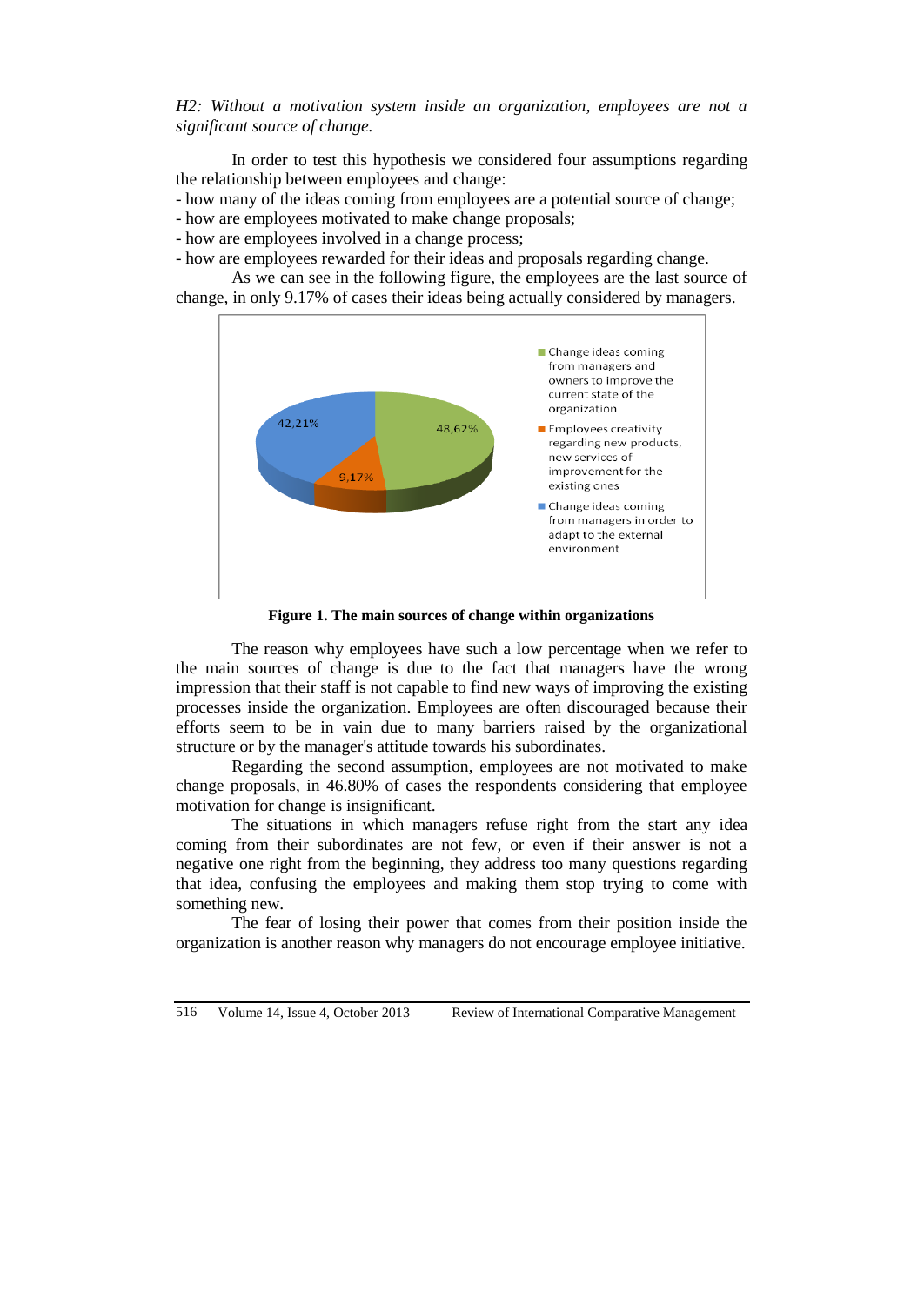Beside the fact that employee are not motivated, their involvement in a change process is very small, 41.30% of the respondents stating that changes performed inside the organization are not discussed with the employees before being implemented. This is one of the main reasons why employees are a source of resistance to change, more than a factor that supports it.

There are many ways to reduce the resistance to change, but the most efficient behaviour is to prevent it by involving as many people as possible in a change process. The enthusiasm and the support of the employees are a key factor for successful change.

The last assumption focuses on how are employees rewarded when they get involved, and come with something new. As well as in the case of the previous assumptions, the results are not very positive because only 3.5% of the respondents declare that, inside the organization, there is a system that rewards the ones that make proposals of improvement.

Without winning something, especially if we consider that employees are neither motivated nor involved in a change process, they won't feel the need to express their opinion or to make an effort that could lead to improvements inside the organization.

Using interviews as a tool to gather information we discovered that managers and employees have different views of the analyzed subject. For example, managers argue that they cannot use a participative management style due to the lack of interest from employees, so they are forced to impose all the decisions that have to be made. On the other hand, employees state that managers discuss the change process only after the idea of change has already been identified so, what should have been a discussion where everybody can express what they feel, it's actually more a report on what will be done in the future.

There are different roles in a process of change, and real leaders have the capacity to determine other people to act in a certain way. Starting from this, the real leaders can inoculate to employees that the idea of change is actually their by favoring a proper context for change.

From everything stated above, the *hypothesis is valid*, and employees are not motivated, involved or rewarded when it comes to change.

### **Conclusions**

Based on the research made we can conclude that the role that employees have in the Romanian organizations is insignificant due to the fact that managers don't seem to acknowledge the advantages and the strengths that can be identified by using a participative management style inside the organization. There is still a very stringent need for business leaders that have a vision for change, support it and make others enhance it.

Creating a climate for change and an organizational culture that supports change is not an easy thing to do, and that's why so many change efforts fail even before the process is completed.